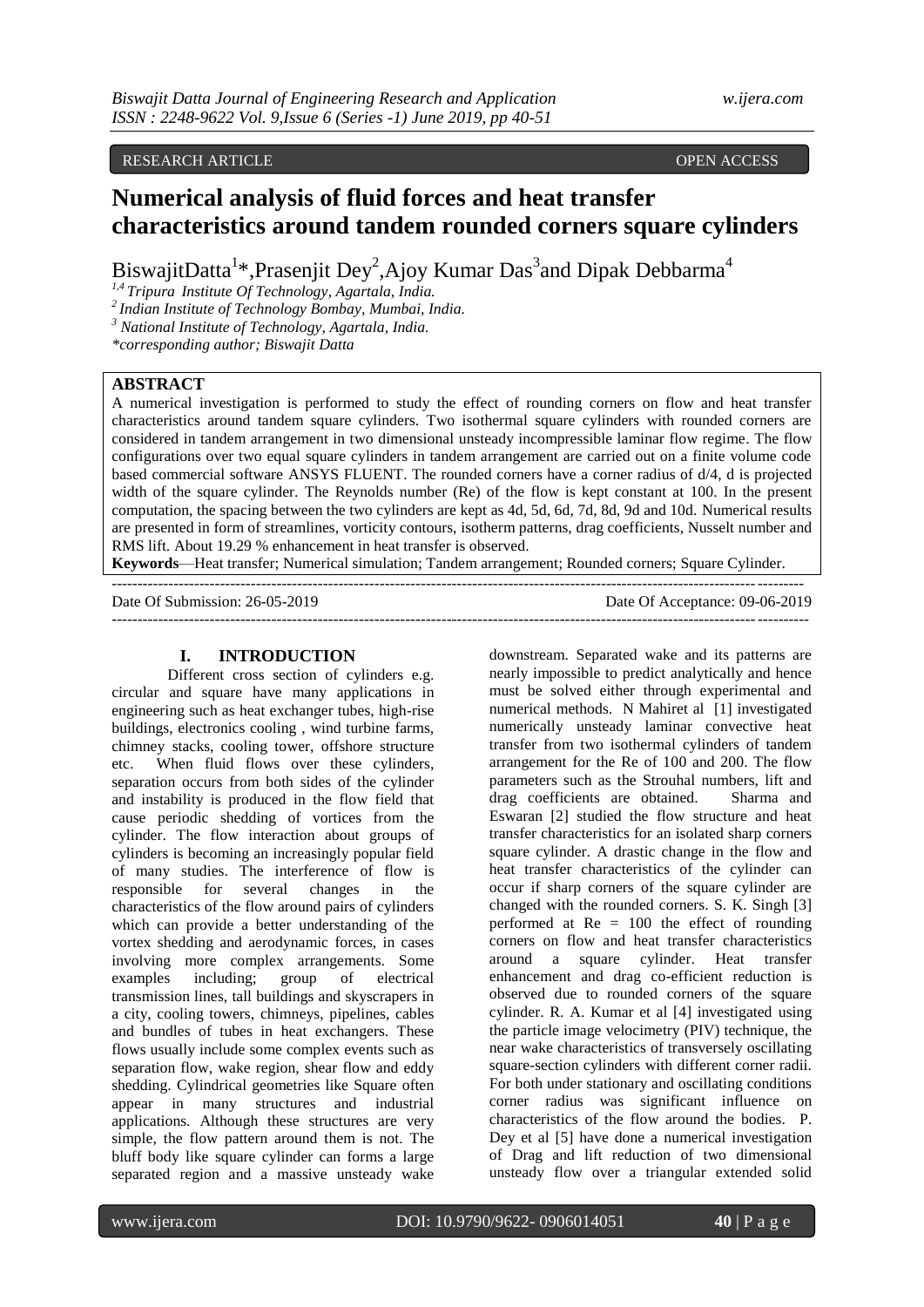(thorn) attached with square cylinder. Using thorn they observed an enormous fall in drag and lift. F. Nikfarjam et al [6] investigated numerically the low-Reynolds numbers free-stream flow of powerlaw fluids and forced convection heat transfer around a square cylinder and two square cylinders in a tandem arrangement. In the tandem case,

the spacing between the cylinders is four widths of each cylinder side and Re= 40, 100, 160 and  $Pr = 0.7$ . Vikram C. K et al [7] investigated numerically two dimensional unsteady flow past two square cylinders with in-line arrangements in a free stream. The main aim of the study is to systematically investigate the influences on size of the eddy, monitored velocity, frequency of vortex shedding, pressure coefficient and lift coefficient by varying pitch to perimeter Ratio of two square cylinders. P. Dey et al [8] investigated numerically on unsteady two-dimensional laminar forced convection heat transfer around a square cylinder with rounded corner edge for  $Pr = 0.01-1,000$  and non-dimensional corner radius, r=0.50–0.71 at Re  $= 100$ . Huy Cong Vu et also studied numerically to compare the characteristics of flows past two cylinders in tandem versus side-by-side arrangements and performed at various Re and with different distances between the two cylinders. Drag force, vortex shedding, and pressure distributions were investigated. Guo Sheng He et al [10] performed experimentally an analysis on flow around square cylinders with cut-corners at the front edges using particle image velocimetry. T. Tamura et al [11] studied the effect of corner shape on aerodynamic characteristics of the square cylinder. Vikram C. K. et al [12]investigated numerically flow past circular and square body for Re 100 and 200 by using commercial CFD code fluent with two dimensional analysis. S.C. Yen et al [13] studied experimentally the effects of the Reynolds number, spacing ratio and rotation angle of the downstream cylinder on flow characteristic modes, drag coefficients and vortex shedding properties of two identical square cylinders were installed in tandem in a vertical water tank. A. Sohankar [14] investigated numerically twodimensional and three-dimensional unsteady flow over two square cylinders arranged in a tandem arrangement. Okajima[15]investigated experimentally on the vortex-shedding frequencies of various rectangular cylinders conducted in a wind tunnel and in a water tank. The results show how Strouhal number varies with a width-to-height ratio of the cylinders in the range of Reynolds number between 70and 2x 10<sup>4</sup>. C. Norberg[16] performed an experimental investigation of the flow around and pressure forces on fixed(non vibrating) rectangular cylinders at angles of attack  $0^0$  to  $90^0$ . Pressure forces and moments for cylinders with side ratios from 1-3 were estimated. Wake frequencies and associated Strouhal numbers were determined from hot wire measurements in the near wake regions. Sharma and Eswaran[17] investigated the flow and heat transfer characteristics from a square cylinder in the steady and unsteady flow regimes up to  $Re = 160$  for the isothermal and constant heat flux boundary conditions.

# **II. GOVERNING EQUATIONS AND NUMERICAL DETAILS**

#### **2.1 Geometrical configuration**

The schematically representation of the present problem is shown in Figure 1. The behaviour of the forced convection around tandem square cylinders with rounded corner edges placed in a channel at the symmetric horizontal line. The cylinder has a projected width, 'd' and a corner radius 'r'. Two isothermal square cylinders with constant wall temperature,  $T_w$  is held stationary in a channel in tandem arrangement subjected to free stream temperature T∞ and upstream unsteady laminar flow of x-velocity, u= $U\infty$  (free stream velocity) .



**Fig.1:** Schematic diagram of physical model and computational domain for rounded corners tandem square cylinder.

#### **2.2 Governing equations**

The fluid flow is assumed two dimensional, unsteady, laminar, incompressible and heat transfer with constant thermo-physical properties and negligible dissipation effect. The Non-dimensional governing equations can be expressed in the following forms: **Continuity** 

$$
\frac{\partial u}{\partial x} + \frac{\partial v}{\partial y} = 0
$$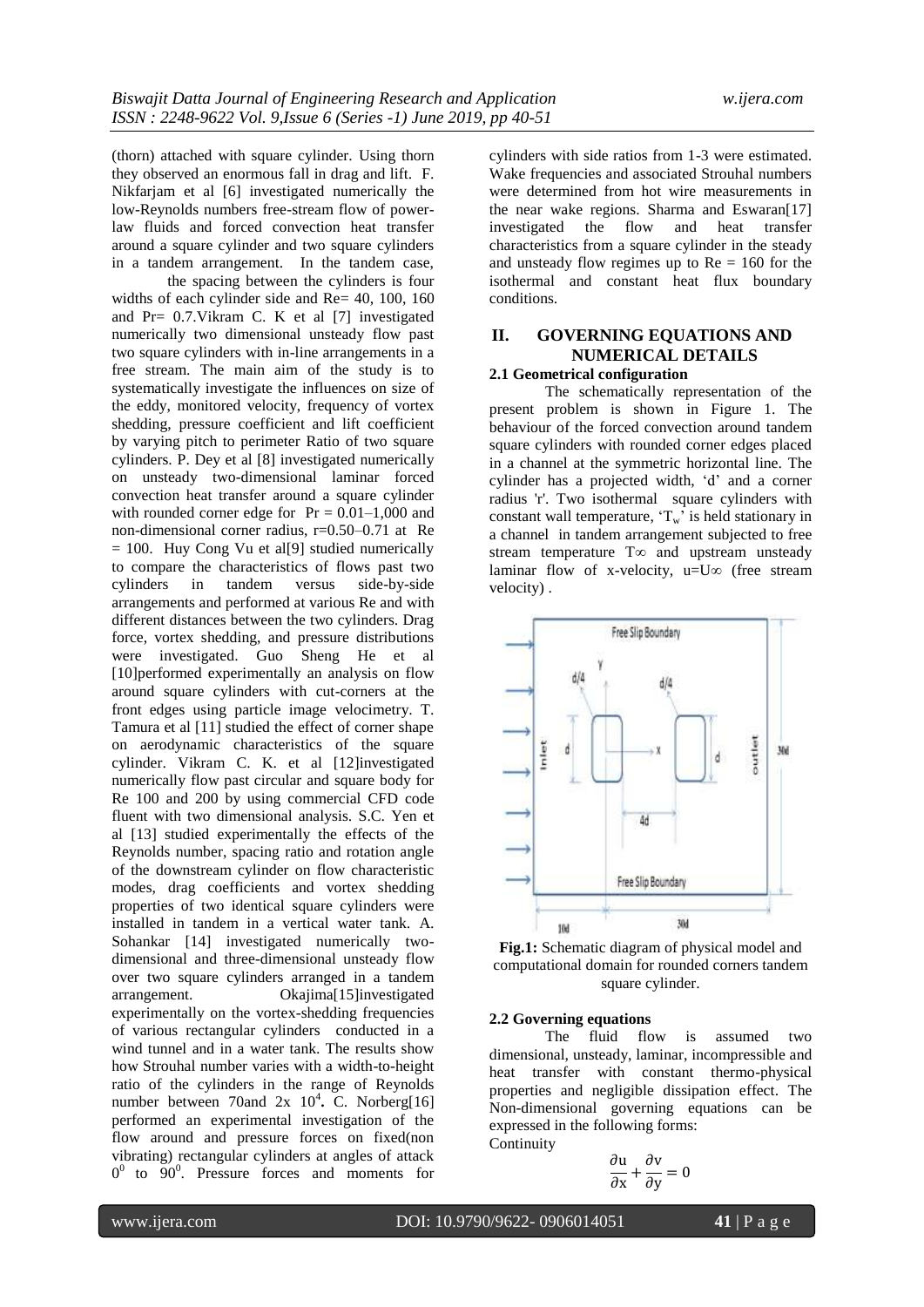Momentum

| $\overline{\partial t} + \overline{\partial x} + \overline{\partial y}$ | $\partial$ u $\partial$ uu $\partial$ vu                                                                                                                                                                                               |  | $\cdot \frac{\partial \mathbf{p}}{\partial \mathbf{x}} + \frac{1}{\mathrm{Re}} \big( \frac{\partial^2 \mathbf{u}}{\partial \mathbf{x}^2} + \frac{\partial^2 \mathbf{u}}{\partial \mathbf{y}^2} \big)$ |
|-------------------------------------------------------------------------|----------------------------------------------------------------------------------------------------------------------------------------------------------------------------------------------------------------------------------------|--|-------------------------------------------------------------------------------------------------------------------------------------------------------------------------------------------------------|
|                                                                         | $\frac{\partial v}{\partial t} + \frac{\partial uv}{\partial x} + \frac{\partial vv}{\partial y} = -\frac{\partial p}{\partial y} + \frac{1}{Re} \left( \frac{\partial^2 v}{\partial x^2} + \frac{\partial^2 v}{\partial y^2} \right)$ |  |                                                                                                                                                                                                       |

Energy

|              | $\partial \theta$ $\partial (u\theta)$ $\partial (v\theta)$ |              |  | $\partial^2 \theta$ $\partial^2 \theta$                                                                        |
|--------------|-------------------------------------------------------------|--------------|--|----------------------------------------------------------------------------------------------------------------|
| $\partial t$ | $\partial x$                                                | $\partial v$ |  | $\overline{\text{Re Pr}} \left( \frac{\partial x^2}{\partial x^2} + \frac{\partial y^2}{\partial y^2} \right)$ |

Where u, v are the dimensionless velocity components along x and y directions of a Cartesian coordinate system respectively, p is the dimensionless pressure, Re ( =  $\rho U \propto d/\mu$ ), is the Reynolds number based on the cylinder dimension "d",  $\theta$  is the dimensionless temperature, Pr ( =  $\mu$ Cp/k), is the Prandtl number and t is the dimensionless time. The fluid properties are described by the density ρ, dynamic viscosity μ, thermal conductivity k and specific heat capacity Cp. The dimensionless variables are defined as:

$$
u = \frac{\overline{u}}{U_{\infty}}, v = \frac{\overline{v}}{U_{\infty}}, x = \frac{\overline{x}}{d}, y = \frac{\overline{y}}{d'}
$$

$$
p = \frac{p}{\rho U^{2}_{\infty}}, \qquad \theta
$$

$$
= \frac{T - T_{\infty}}{T_{W} - T_{\infty}}, t = \frac{U_{\infty} t}{d}
$$

Where,  $\bar{u}$  and  $\bar{v}$  are the velocity components in the  $\bar{x}$  and  $\bar{y}$  directions respectively, T is the temperature. Following boundary conditions are used:

At the inlet:  $U = 1$ ,  $V = 0$  and  $\theta = 0$ , At the outlet:

> ∂U  $\frac{\partial U}{\partial Y} = \frac{\partial V}{\partial Y}$  $\frac{\partial V}{\partial Y} = \frac{\partial \theta}{\partial Y}$  $\frac{\partial}{\partial Y} = 0$

At the left and right boundaries,  $U = 1$ ,  $V = 0$  and  $\theta$ = 0 i.e. free slip boundary conditions. At the cylinder surface,  $U = V = 0$  and  $\theta = 1$  i.e. no slip condition. The flow is assumed to start from the rest.

#### **2.3 Numerical methodology**

The grid for the computational domain has been generated in ANSYS. Figure 2 shows the grid structure of the computational domain used in the present numerical study which is generated by ANSYS with refinement mesh. The non-uniform grid structure for the whole computational domain is assigned for present calculation (refer to Figure 2).The grids for rounded corners tandem square cylinders for each spacing were made having total number of 1,20,149 mixed cells. In the present investigation, the numerical simulation is performed by using the finite volume method

(FVM) based commercial software ANSYS FLUENT. It is used to solve the governing equations using the control volume based technique to accumulate all the variables at the same control volume. The laminar viscous model is selected to account for the low Reynolds number flow consideration. The solver used in the present work is pressure-based implicit method. Semi-Implicit Method for Pressure-Linked Equation (SIMPLE) is selected for the pressure-velocity coupling scheme. The dimensionless time step is set to 0.01.



**Fig: 2** Mesh Distribution of the computational domain

#### **III. VALIDATION STUDY**

#### **3.1. Flow around a single sharp corner square cylinder**

Here, the unsteady flow over a single sharp corner square cylinder at Reynolds number of 100 is simulated to serve as a reference for further investigation of tandem square cylinders.

A computational domain of 30d x 40d is used for simulation and the inlet boundary is located 10d upstream from the center of the cylinder and the outlet boundary 30d downstream, the upper and lower boundaries are located 15d away from the horizontal centreline of the computation domain. At the inlet boundary, the stream wise and transverse velocities are set to 1 and 0:  $u = 1$ ,  $v = 0$ , respectively, while at the exit, an outlet boundary is prescribed as  $\frac{\partial u}{\partial x}$  $\frac{\partial \mathbf{u}}{\partial \mathbf{x}} = 0, \frac{\partial \mathbf{v}}{\partial \mathbf{x}}$  $\frac{\partial v}{\partial x} = 0,$ p=0. A slip boundary condition is imposed on the lateral boundaries: $\frac{\partial u}{\partial y} = 0$  and v = 0. No-slip conditions are applied for cylinder surface:  $u = 0$ , v  $= 0.$ 

Computational results of some global parameters, including mean drag coefficient, root mean square (r.m.s.) value of lift coefficient, Nusselt number and Strouhal number are compared and found excellent agreement with both the experimental and numerical data in existing literatures(see Table 1).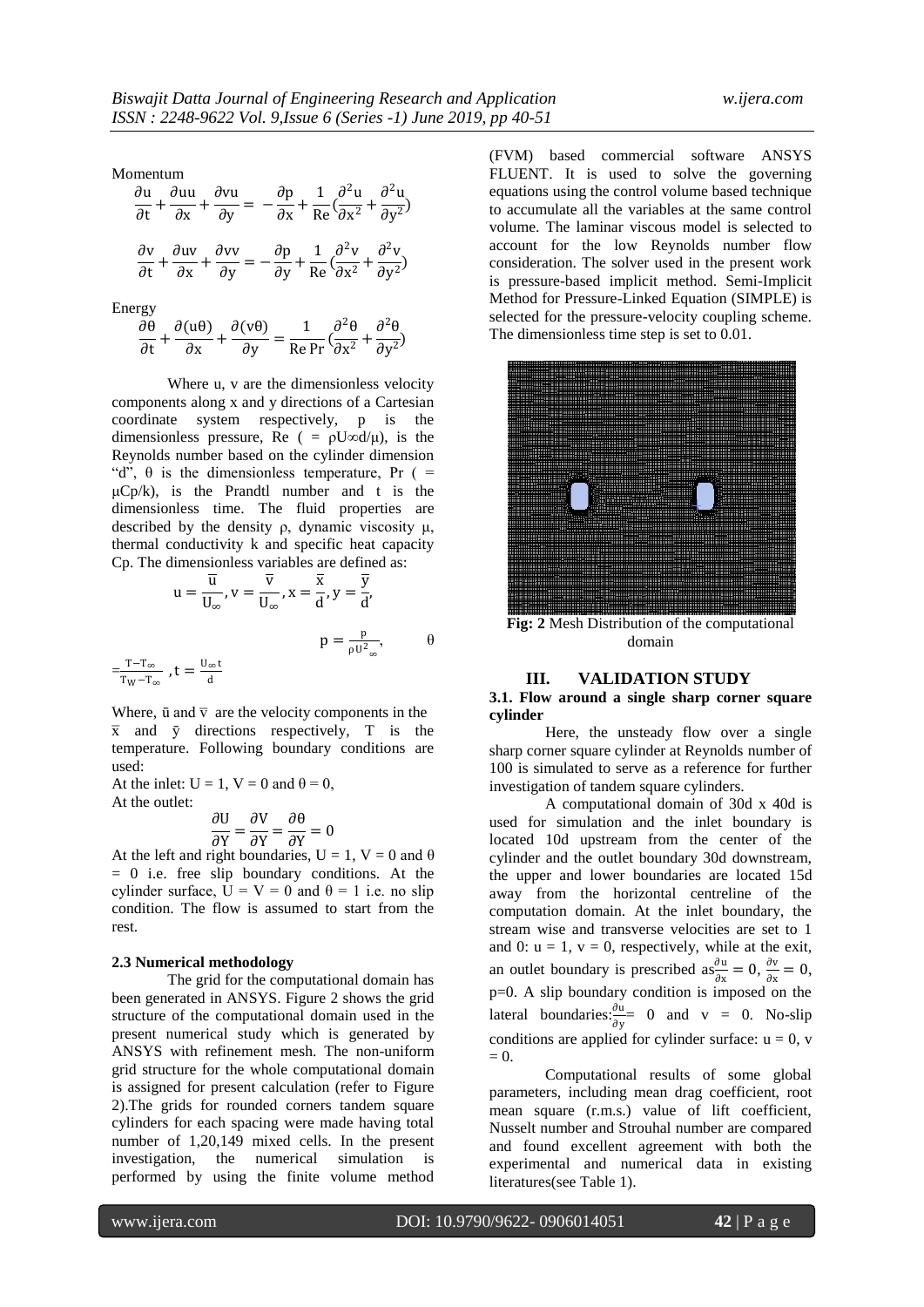| <b>Table 1:</b> Comparison of global parameters with the values from literatures at $Re = 100$ . |                  |                  |                        |                       |
|--------------------------------------------------------------------------------------------------|------------------|------------------|------------------------|-----------------------|
| Source                                                                                           | Drag coefficient | Lift coefficient | <b>Strouhal number</b> | <b>Nusselt number</b> |
|                                                                                                  | $(C_d)$          | $(C_{lrms)}$     | 'St)                   | (Nu)                  |
| Okajima [15] exp.                                                                                |                  |                  |                        |                       |
|                                                                                                  |                  |                  | 0.141                  |                       |
| Norberg $[16]$ exp.                                                                              |                  |                  |                        |                       |
|                                                                                                  |                  |                  | 0.143                  |                       |
| Sharma<br>and                                                                                    |                  |                  |                        |                       |
| Eswaran[17]                                                                                      | 1.494            | 0.192            | 0.149                  | 4.040                 |
|                                                                                                  |                  |                  |                        |                       |
| Present work                                                                                     | 1.501            | 0.188            | 0.146                  | 4.019                 |

**Table 1:** Comparison of global parameters with the values from literatures at  $Re = 100$ .

#### **3.2. Flow around a single square cylinder with rounded edges**

Here, the two dimensional unsteady flow over a single square cylinder with rounded edge

(d/4) at Reynolds number of 100 is simulated to serve as a reference for further investigation of tandem square cylinders (see Table 2).

| SL. NO | <b>Reference</b>    | <b>Nusselt number</b> | Drag coefficient<br>$(C_d)$ | Lift coefficient<br>$\mathbf{C}_{\text{lrms}}$ |
|--------|---------------------|-----------------------|-----------------------------|------------------------------------------------|
|        | $S. K.$ Singh $(3)$ | 4.6868                | 1.3699                      | 0.178                                          |
|        | <b>Present work</b> | 4.6745                | 1.3805                      | 0.157                                          |

**Table-2:**Comparison of the Results for Rounded edge square cylinder with literature.

# **IV. RESULTS AND DISCUSSION**

After the validation study, attention is now focused on the problem of flow around tandem square cylinder with rounded edges. The cylinders are of same projected width d and with rounded edge d/4. Table 3 shows different cases with gap between two cylinders.

#### **Table: 3** Different cases with spacing between tandem cylinders.

| <b>Different cases</b> | <b>Distance</b><br>cylinders | between |
|------------------------|------------------------------|---------|
| Case-1                 | 4d                           |         |
| Case-2                 | 5d                           |         |
| Case-3                 | бd                           |         |
| Case-4                 | 7d                           |         |
| Case-5                 | Rd                           |         |

| e-o   |    |
|-------|----|
| $P -$ | vu |

Two Identical Isothermal Square cylinders with rounded corners placed in tandem arrangement and detailed information of the computational domain and boundary conditions for case1 shows on the schematic diagram of physical model in Fig-1. Same for case2, case3, case4, case5, case6 and case7 shown on the schematic diagram of physical model on left side of Fig-3. Mesh distribution of the computational domain for case- 1 shows on Fig-2 and same for case-2, case-3, case-4, case-5, case-6, case-7 shown on the right side of the Fig-3.

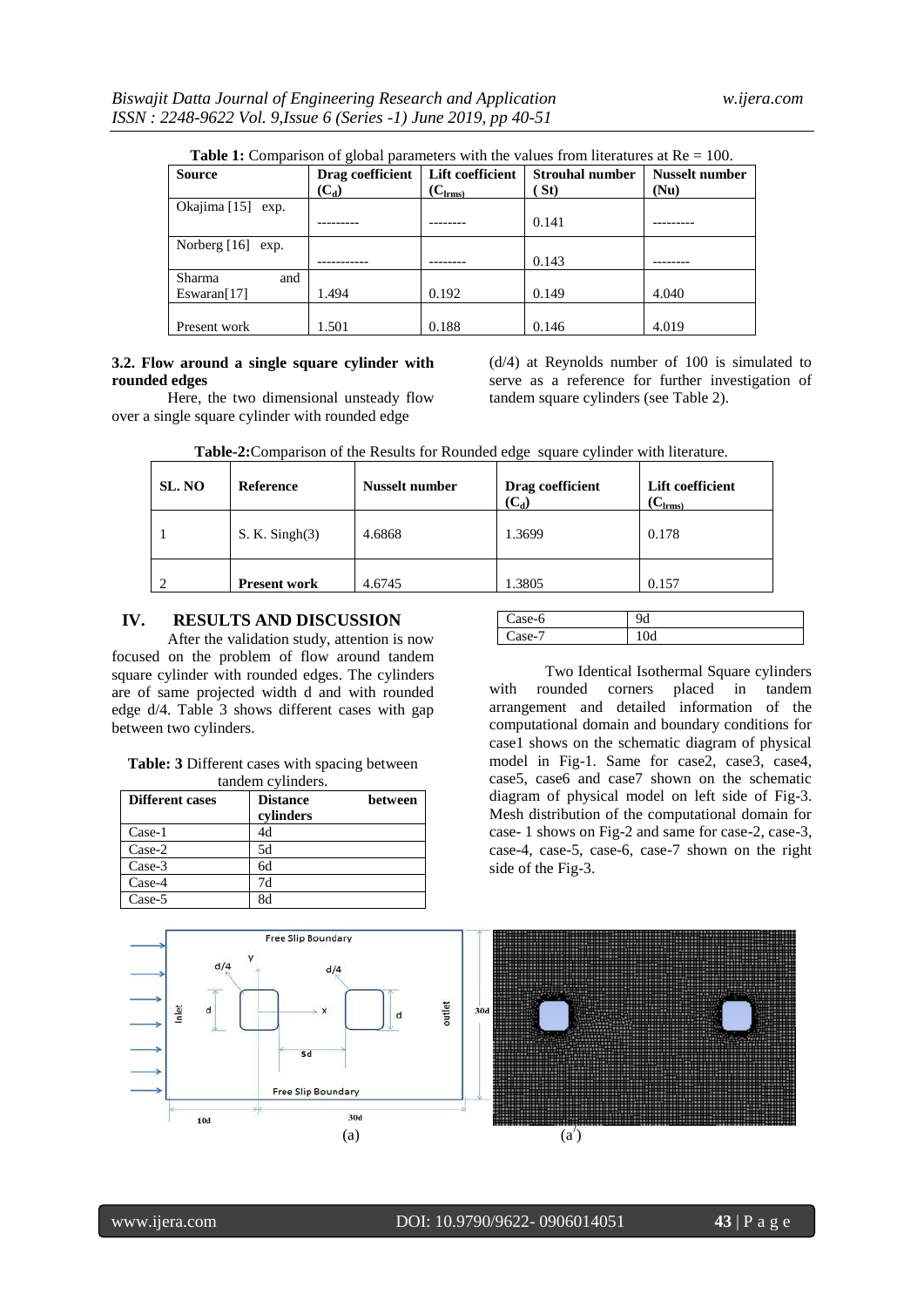

**Fig:3** Schematic diagram of physical model and computational domain for tandem square cylinders with rounded corners (left side) (a) 5d, (b) 6d, (c) 7d, (d) 8d,(e) 9d, (f) 10d and mesh distribution of the computational domain (right side) (a**/** ) 5d, (b**/** ) 6d, (c**/** ) 7d,(d**/** ) 8d, (e**/** ) 9d,(f**/ )** 10d .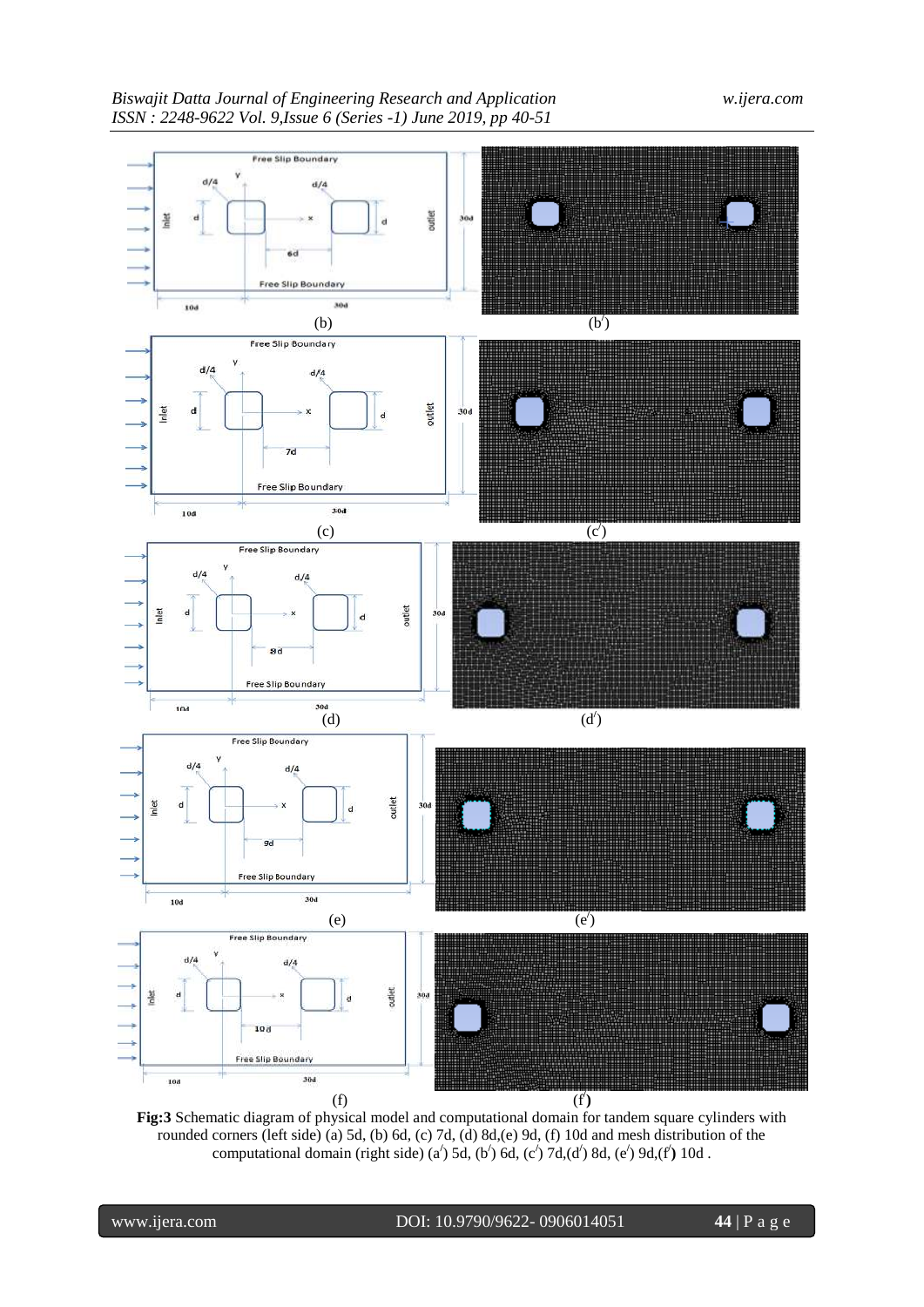Drag coefficient is defined as ratio of the drag force acting on the cylinder to the dynamic force on projected area of the cylinder. For both the cylinders (upstream and downstream), initially, the drag coefficient sharply decreases from a high value to a minimum value. It then sharply increases and starts oscillating which finally reaches to a constant amplitude of oscillation about a mean value. This shows that the drag force coefficient is also of unsteady periodic nature. Comparing drag co-efficient of upstream and downstream cylinders for all the cases, show that mean value of oscillating drag coefficient becomes lower for

downstream cylinder and shape of the curve at bottom becomes little wider. The variation of Drag co-efficient with different spacing between two tandem square cylinders with rounded edges for all the cases shown in Fig:4 and  $C_d$  represented in Xcomponent and gap between two cylinders are represented in Y-component. For the downstream cylinder  $C_d$  obtained increasing and little variation is observed in upstream cylinder. When the spacing between two cylinders is 10d, the maximum  $C_d$  is obtained in upstream cylinder and also maximum  $C_d$  for downstream cylinder.



**Fig:4** Variation of Drag Co-efficient with different spacing between two cylinders.

Lift coefficient is defined as ratio of the lift force produced around the cylinder to the dynamic force on projected area of the cylinder. It is observed that for upstream cylinder and downstream cylinder, the variation of lift coefficient is a horizontal straight line initially. After some time, lift coefficient starts oscillating due to instability produced in the flow field. The amplitude of oscillating lift coefficient increases with time and finally reaches to a maximum value. The nature of lift coefficient is unsteady periodic due to presence of vortex shedding and pure sine wave oscillating about mean zero value. The r.m.s.

value of oscillating lift coefficient  $(C_{\text{lrms}})$  is calculated for all the cases. The variation of RMS Lift co-efficient with different spacing between two tandem square cylinders with rounded edges for all the cases shown in Fig:5 and  $C_{lrms}$  represented in Xcomponent and gap between two cylinders are represented in Y-component. When the spacing between two cylinders is 4d, the maximum  $C_{1 \text{ rms}}$  is obtained in Upstream cylinder and when the spacing between is 10 d, maximum  $C_1$  rms is obtained for downstream cylinder among all the cases.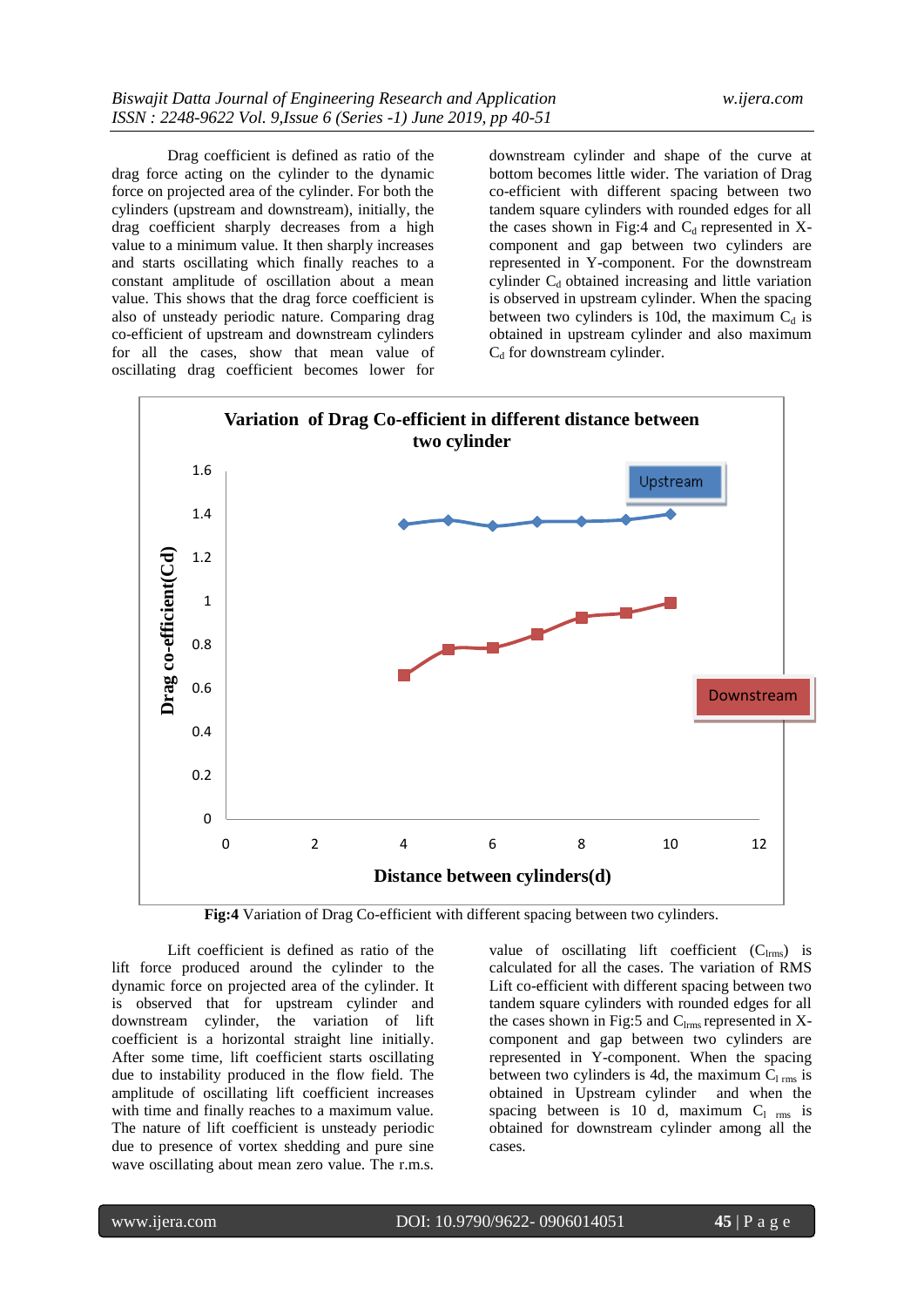

**Fig:5** Variation of RMS Lift Co-efficient with different spacing between two cylinders.

#### **4.1 Streamline contour**

Fig-6 shows the instantaneous streamline contour for tandem rounded edge square cylinder in all the cases of spacing between upstream and downstream cylinder. It is noticeably observed from the streamline contour that the separation takes place at the upper and lower surfaces of the upstream and downstream rounded edge square cylinder and for all the cases, streamlines oscillate

in the transverse direction at downstream locations and this shows presence of vortex shedding in the flow field. The streamlines touches left rounded corner of the front face and right rounded corner of the front face of both upstream and downstream cylinder for all the cases and this indicates alternate behaviour of vortex shedding process for both the cylinders.

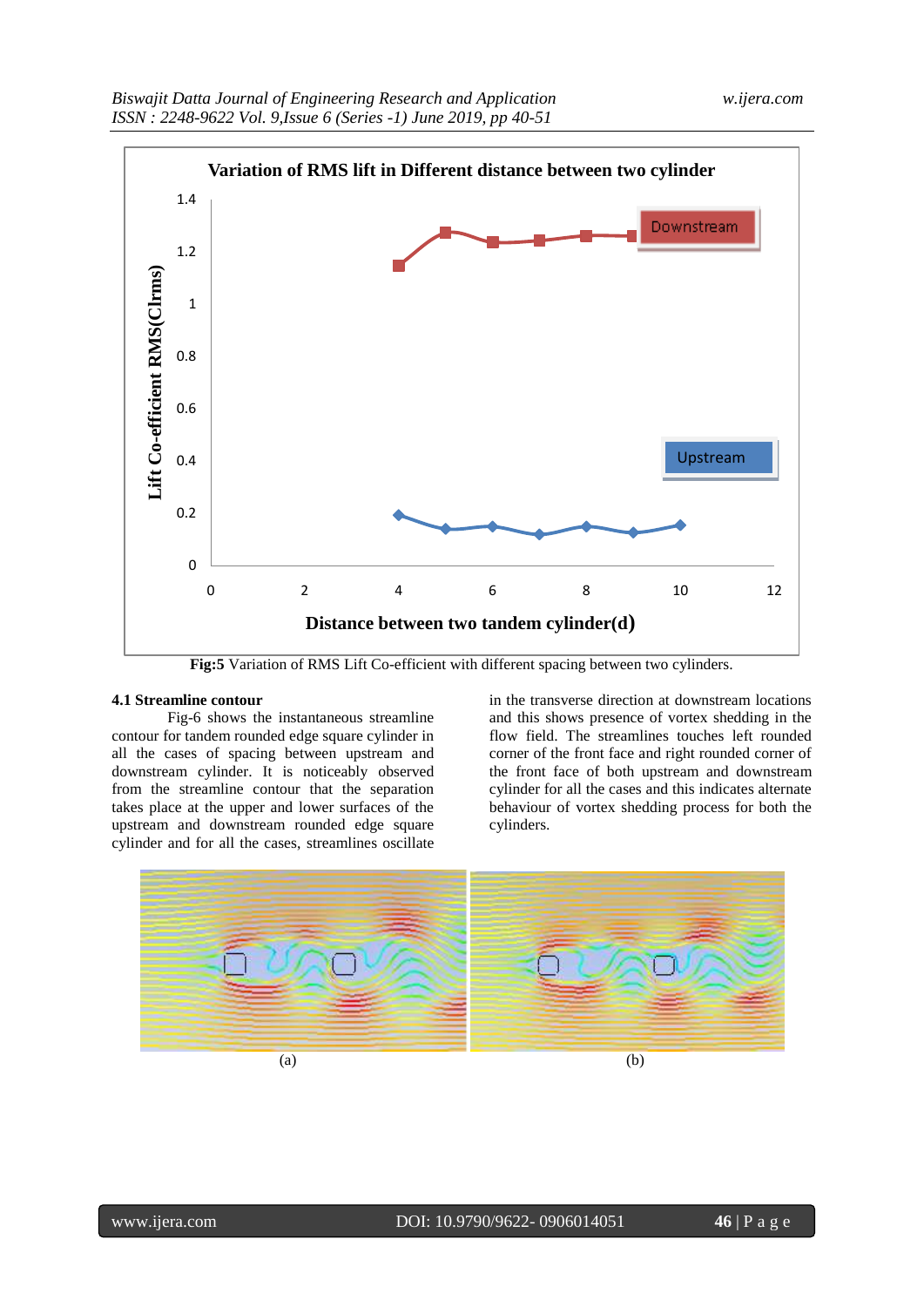

**Fig: 6** Instantaneous streamline contour for tandem rounded edge square cylinder (a) case 1, (b) case2, (c) case 3, (d) case 4, (e) case 5, (f) case 6, (g) case 7.

# **4.2Isotherm Patterns and Vorticity contour**

Fig-7(left side)shows the instantaneous isotherm patterns for tandem rounded edge square cylinder in all the cases of spacing between upstream and downstream cylinder. For both the upstream and downstream cylinders, instantaneous isotherms are also of oscillating nature and observed unsteady periodic nature of the temperature field and existence of vortex shedding. Right side of the Fig.7 shows the instantaneous vorticity contour for tandem rounded edge square cylinder in all the cases of spacing between

upstream and downstream cylinder. The asymmetric behaviour of the vorticity is observed for all the cases of upstream and downstream cylinder and the separation of vorticity occurs at the rear curved surfaces and more crowding of vorticity contour is seen around the front half of the cylinder. It is observed that the disengagement length of the one Karmanshed is longer than the other and the flow oscillates further downstream of the cylinder to form vortex street for both of them upstream and downstream cylinder.

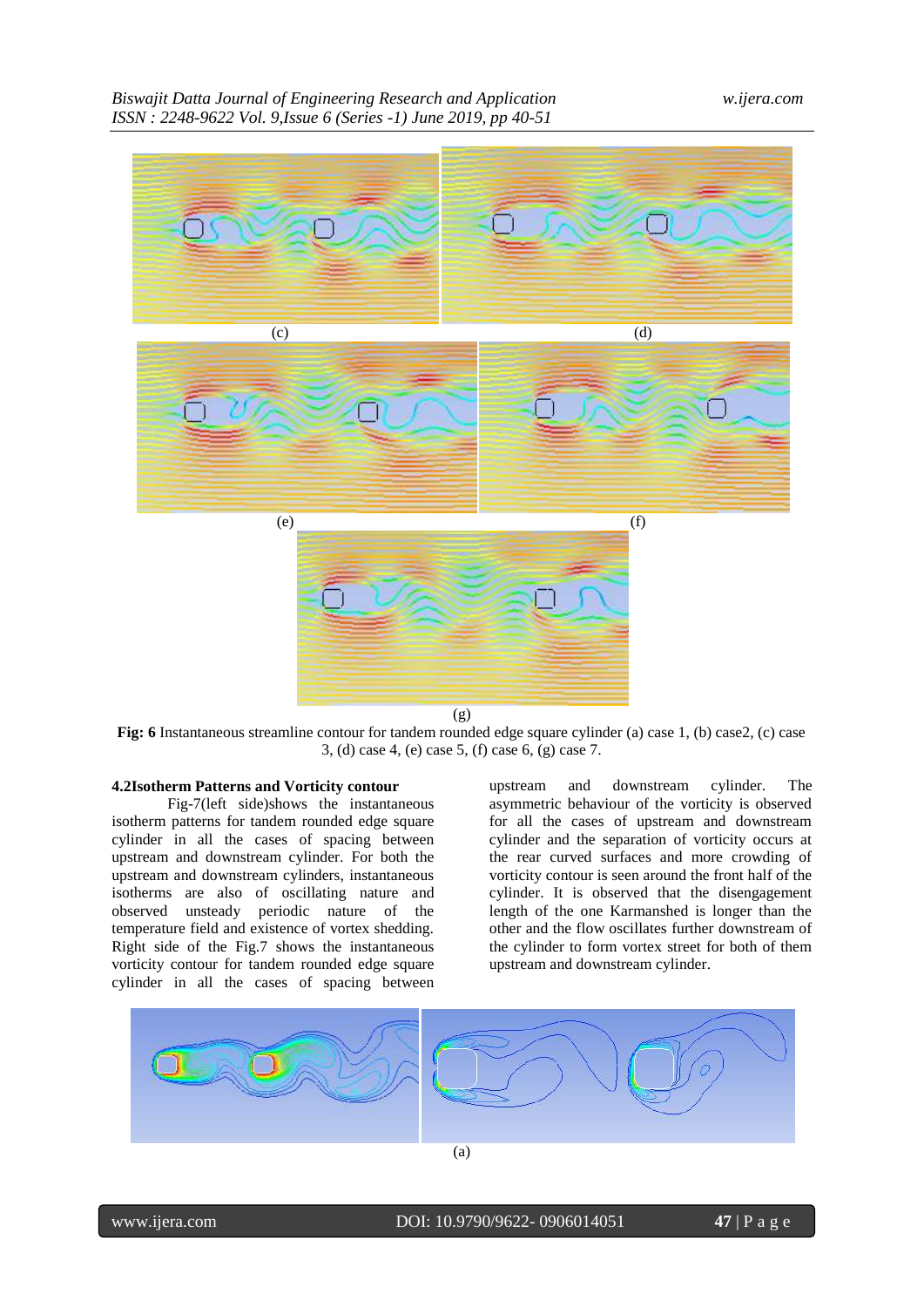

**Fig: 7** Left side Instantaneous Isotherm pattern for tandem rounded edge square cylinder (a) case 1, (b) case2, (c) case 3, (d) case 4, (e) case 5, (f) case 6, (g) case 7 and Right side Instantaneous vorticity contour for tandem rounded edge square cylinder (a) case 1, (b) case2, (c) case 3, (d) case 4, (e) case 5, (f) case 6, (g) case 7.

The variation of Nusselt number with different spacing between two tandem square cylinders with rounded edges for all the cases shown in Fig:8 and Nusselt number represented in X-component and gap between two cylinders are represented in Y-component and small variation is observed for both the curve of upstream and downstream cylinders. When the spacing between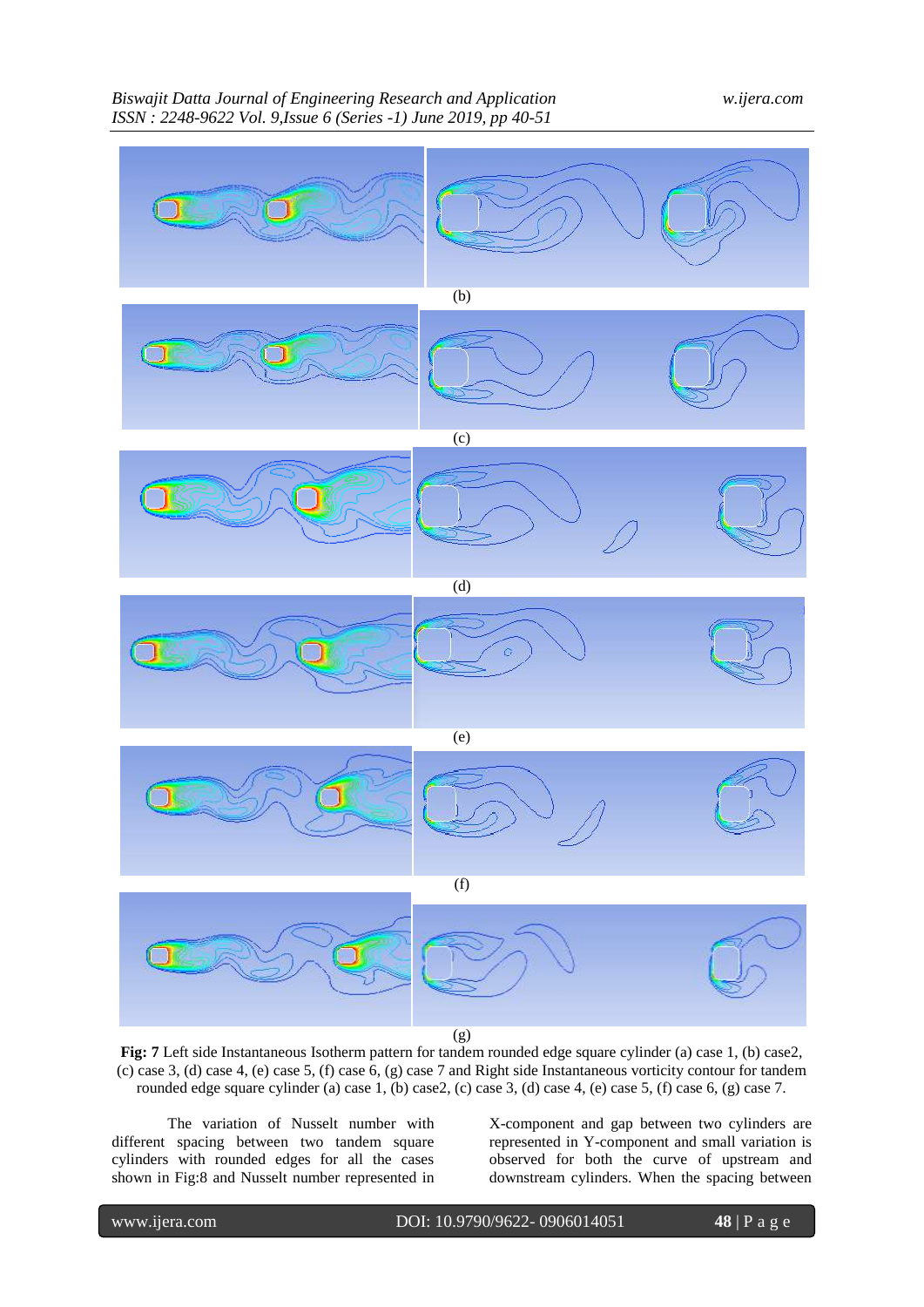two cylinders is 10d, the maximum Nusselt number is obtained in Upstream cylinder (Nu=4.7946 ) and

also maximum for downstream cylinder(Nu=4.2447) among all the cases.



**Fig:8** Variation of Nusselt number with different spacing between two cylinders.

Table: 10 shows the comparison of Nusselt number of Upstream rounded edge square cylinder with single rounded edge square cylinder among all the cases and Table :11 shows comparison of Nusselt number of tandem rounded

edge square cylinder with single sharp corner square cylinder. It is found that maximum % of heat transfer enhancement of the upstream cylinder obtained when the spacing between tandem square cylinder is 10d.

|  |  | Table:10 Comparison of tandem rounded square cylinder with single rounded square cylinder |  |
|--|--|-------------------------------------------------------------------------------------------|--|
|  |  |                                                                                           |  |

|                              |         |               | <b>Nusselt Number(Nu) of Upstream cylinder</b> |  |
|------------------------------|---------|---------------|------------------------------------------------|--|
| <b>Distance</b><br>cylinders | between | % Enhancement | % Reduction                                    |  |
| 4d                           |         | 1.66%         |                                                |  |
| 5d                           |         | 2.49 %        |                                                |  |
| 6d                           |         | 1.66 %        |                                                |  |
| 7d                           |         | 1.34 %        |                                                |  |
| 8d                           |         | 1.76 %        |                                                |  |
| 9d                           |         | 2.02 %        |                                                |  |
| 10d                          |         | 2.57 %        |                                                |  |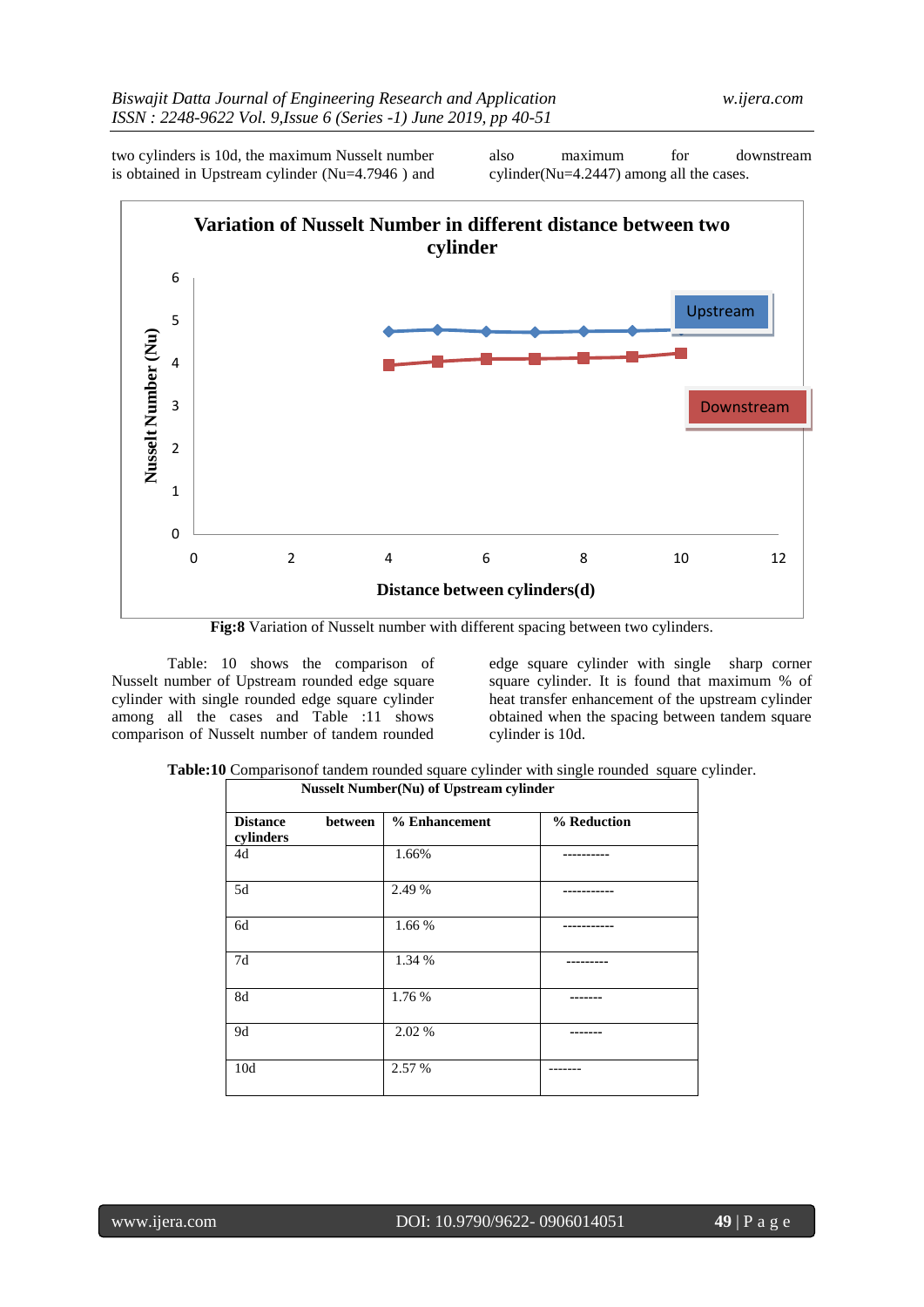| <b>Distance</b><br>cylinders | between | % Enhancement | % Reduction |
|------------------------------|---------|---------------|-------------|
| 4d                           |         | 18.24 %       |             |
| 5d                           |         | 19.19 %       |             |
| 6d                           |         | 18.23 %       |             |
| 7d                           |         | 17.84 %       |             |
| 8d                           |         | 18.35 %       |             |
| 9d                           |         | 18.65 %       |             |
| 10 <sub>d</sub>              |         | 19.29 %       |             |

# **Table: 11** Comparison of tandem rounded edge square cylinder with single sharp corner square cylinder.

### **V. CONCLUSION**

A numerical study on the heat transfer from heated tandem square cylinders with rounded corner edges in the two dimensional unsteady laminar flow is investigated using ANSYS FLUENT.Two-dimensional numerical simulations are carried out at  $Re = 100$  for sharp corners and rounded corners square cylinders.From the present numerical work, it can beconcluded with the following major findings:

- Streamlines oscillate in the transverse direction at downstream locations for all the cases of upstream and downstream cylinders.
- Unsteady periodic nature of the temperature field and existence of vortex shedding observed for both the upstream and downstream cylinders indifferent spacing between cylinders.
- The asymmetric behaviour of the vorticity is observed of upstream and downstream cylinder in the different cases.
- Maximum 36 % reduction in Lift and 10.23 % reduction in Drag observed due to rounded corners of tandem square cylinder, instead of using single sharp corner square cylinder.
- 23.45 % reduction in lift and 2.41 % reduction in Drag observed due to rounded corners of tandem square cylinder, instead of using single rounded corner square cylinder.
- Instead of using Single rounded edge square cylinder, it is found that using tandem rounded edge square cylinders, Heat transfer enhancement is 2.57 %.
- About 19.29 % enhancement in heat transfer is observed due to rounding corners of the tandem square cylinder, instead of using Single sharp corner square cylinder.

### **REFERENCES**

- [1]. **Mahir N., and Altac Z.**, 2008, "Numerical investigation of convective heat transfer in Unsteady flow past two cylinders in tandem arrangements‖, Elsevier, International journal of heat and fluid flow, vol- 29, pp-1309-1318.
- [2]. **Sharma A., and Eswaran V.**, 2004. "Heat and fluid flow across a square cylinder in the twodimensional laminar flow regime," International Journal of Numerical Heat Transfer, vol-45, pp-247-269.
- [3]. **Singh S. K.**, 2015, " Influence of rounding corners on unsteady flow and heat transfer around a square cylinder", International Journal on Mechanical Engineering and Robotics(IJMER), ISSN(Print):2321-5747,vol-3,Issue-5, pp-6-12.
- [4]. **Kumar R. A., Sohn C. H., and Gowda B. H. L.,**2015, "A PIV study of the near wake flow features of a square cylinder influence of corner radius", Journal of Mechanical Science and Technology , vol-29, pp- 527-541, Springer.
- [5]. **DeyP., and Das A. K.**, 2015, "Numerical analysis of Drag and lift reduction of Square Cylinder" International Journal of Engineering Science and Technology , ELSEVIER, vol-18, pp- 758-768.
- [6]. **Nikfarjam F., and Sohankar A., 2013**, "Powerlaw fluids flow and heat transfer over two tandemsquare cylinders: effects of Reynolds number and power-lawindex", Springer,International Journal of ActaMechanica, vol-224, pp- 1115–1132.
- [7]. **Vikram C. K., Gowda Dr. Y. T. K., RavindraDr.H.V., Gowda Dr.C.J., and Manu,** 2011**, "**Numerical simulation of two dimensional unsteady flow pasttwo square cylinders" ,International Journal of Technology And Engineering System(IJTES), vol-2, No-3, pp-355- 360.
- [8]. **Dey P., and Das A. K., 2016**, "Heat transfer Enhancement around a cylinder – A CFD study of Effect of corner radius and Prandtl number". International Journal of Chemical Reactor Engineering, vol-14, pp-587-598.